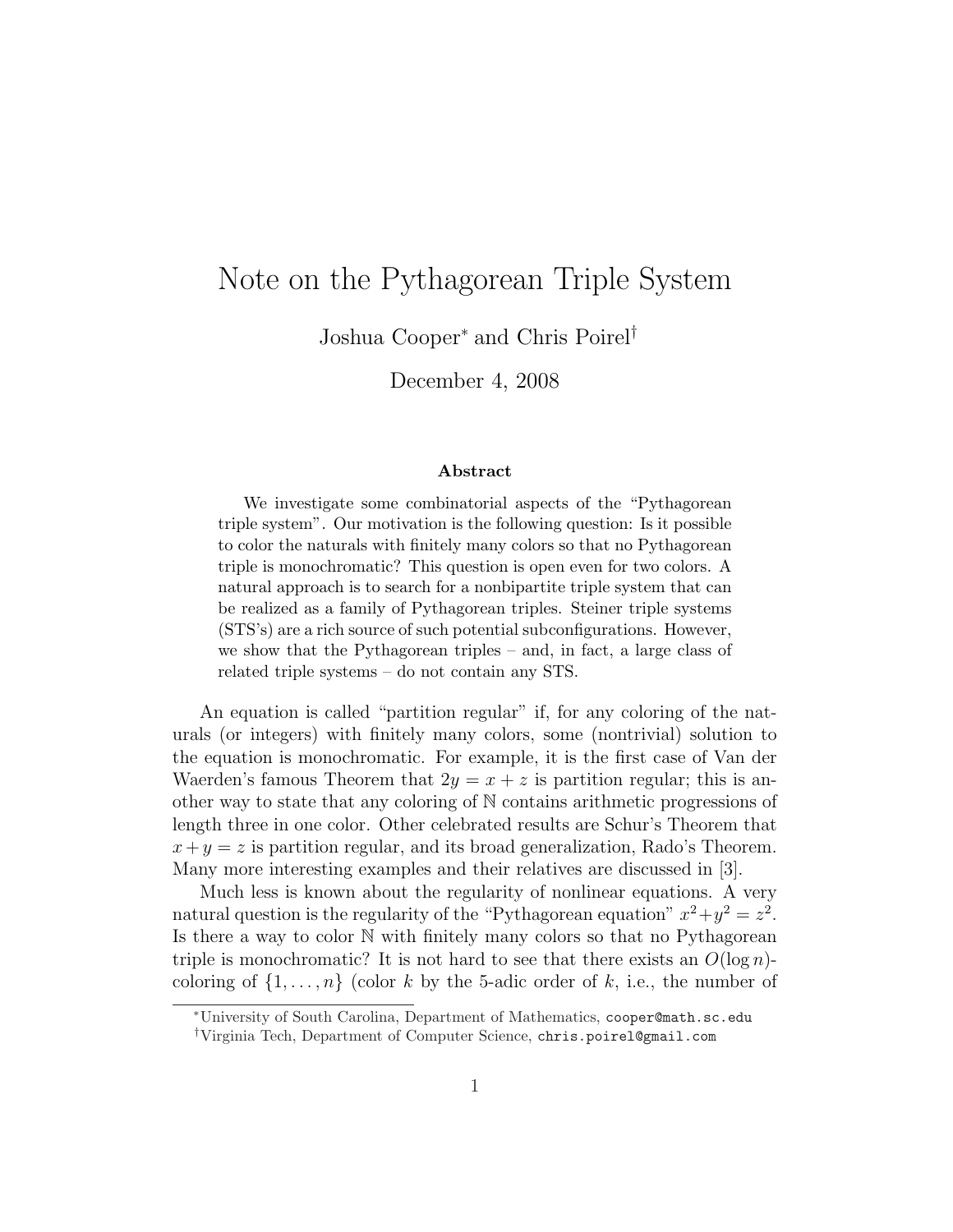times 5 divides  $k$ ), but essentially nothing more is known about this question. It is not even known if it is possible to 2-color the naturals with no monochromatic Pythagorean triple! In fact, by using a combination of random and greedy heuristics – and hundreds of hours of processor time – the authors have found a way to 2-color the integers 1 to 1344 so that no Pythagorean triple with all three points in that range is monochromatic. This coloring is shown in Figure 1.



Figure 1: Graphical representation of a 2-coloring of  $\{1, \ldots, 1344\}$  avoiding monochromatic Pythagorean triples. The integer  $n$  is represented by a block at location  $(a, b)$  where  $n = 25b + a, 1 \le a \le 25$ . The striped region is uncolored.

In order to show that the Pythagorean triples cannot be 2-colored, it suffices to demonstrate a subfamily of them which is not bipartite, i.e., any 2-coloring induces a monochromatic triple. (The existence of such a family follows from the de Bruijn-Erdős Theorem, q.v. e.g. [4].) It is "well known" that no two Pythagorean triples share two points, i.e., no leg and hypotenuse of one right triangle are the two legs of another integer right triangle. Indeed, the two equations  $x^2 + y^2 = z^2$  and  $y^2 + z^2 = t^2$  yield two squares  $(y^2$  and  $z<sup>2</sup>$ ) whose sum and difference are also squares. One can find an elementary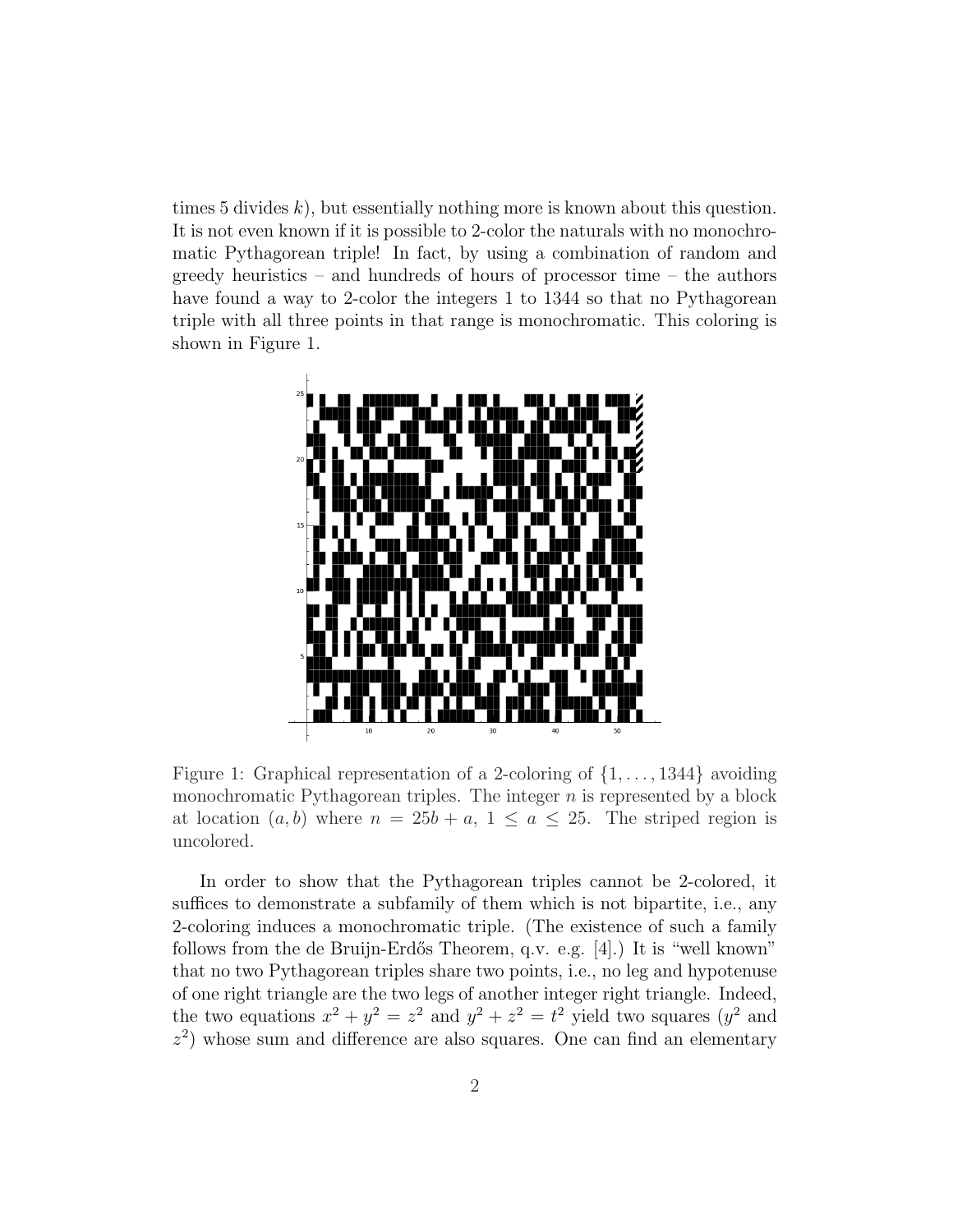proof that no such pair of squares exists in Sierpinski's classic text  $([5])$ .

Therefore, in our search for nonbipartite subsystems of triples, we need only consider those in which each pair of triples intersect in at most one point. Such families are known as "linear 3-uniform hypergraphs" (in the graph theory community) and "partial triple systems" or "packings" (in design theory). The smallest nonbipartite partial triple system is the ubiquitous Fano plane  $F_7$ , the projective plane over  $\mathbb{F}_2$  with seven points and seven triples.  $F_7$  is also a "Steiner triple system," meaning that each pair of points is contained in exactly one triple. Our main result below is that a broad class of triple systems including the family pyth of all Pythagorean triples contains no Steiner triple systems. Therefore, any search for nonbipartite partial triple systems in pyth necessarily must consider other systems larger than  $F_7$ .

In the next section, we introduce some notation and definitions. Section 2 contains the proof that pyth, and all ordered triple systems with the "sum property", contain no Steiner triple systems. We conclude by mentioning a few outstanding questions about PYTH we would like to see answered.

#### 1 Preliminaries

A triple system H is a pair  $(V, E) = (V(\mathcal{H}), E(\mathcal{H}))$  consisting of a vertex set V and a family of unordered triples  $E \subset \binom{V_{\alpha}}{2}$  $S_3$ ). A *Steiner triple system* is a finite partial triple system  $S$  on at least four vertices so that, for each pair of vertices x and y, there is some z so that  $\{x, y, z\}$  is an edge of S. An ordered triple system H is a triple  $(V, E, <) = (V(\mathcal{H}), E(\mathcal{H}), <_{\mathcal{H}})$  consisting of a vertex set V, a family of unordered triples  $E \subset {V_{\mathcal{A}}}$  $\binom{V}{3}$ , and a total ordering  $<$  on V. We say that an ordered triple system H has the sum property if, whenever  $\{a, b, c\}$  and  $\{a', b', c'\}$  are two edges with respective maxima c and  $c',$ 

$$
(a \le a') \land (b < b') \Rightarrow (c < c').
$$

#### Examples:

1. Let V be the positive integers, and, for each  $a \neq b$ , let  $e = \{a, b, a + b\}$ be an edge of E. We call this the *Schur Triple System*, and denote it by schur. It is easy to see that schurch has the sum property. This shows immediately that the sum property does not imply finite colorability, since Schur's Theorem says that any coloring  $\chi : \mathbb{N} \to [c]$  with finitely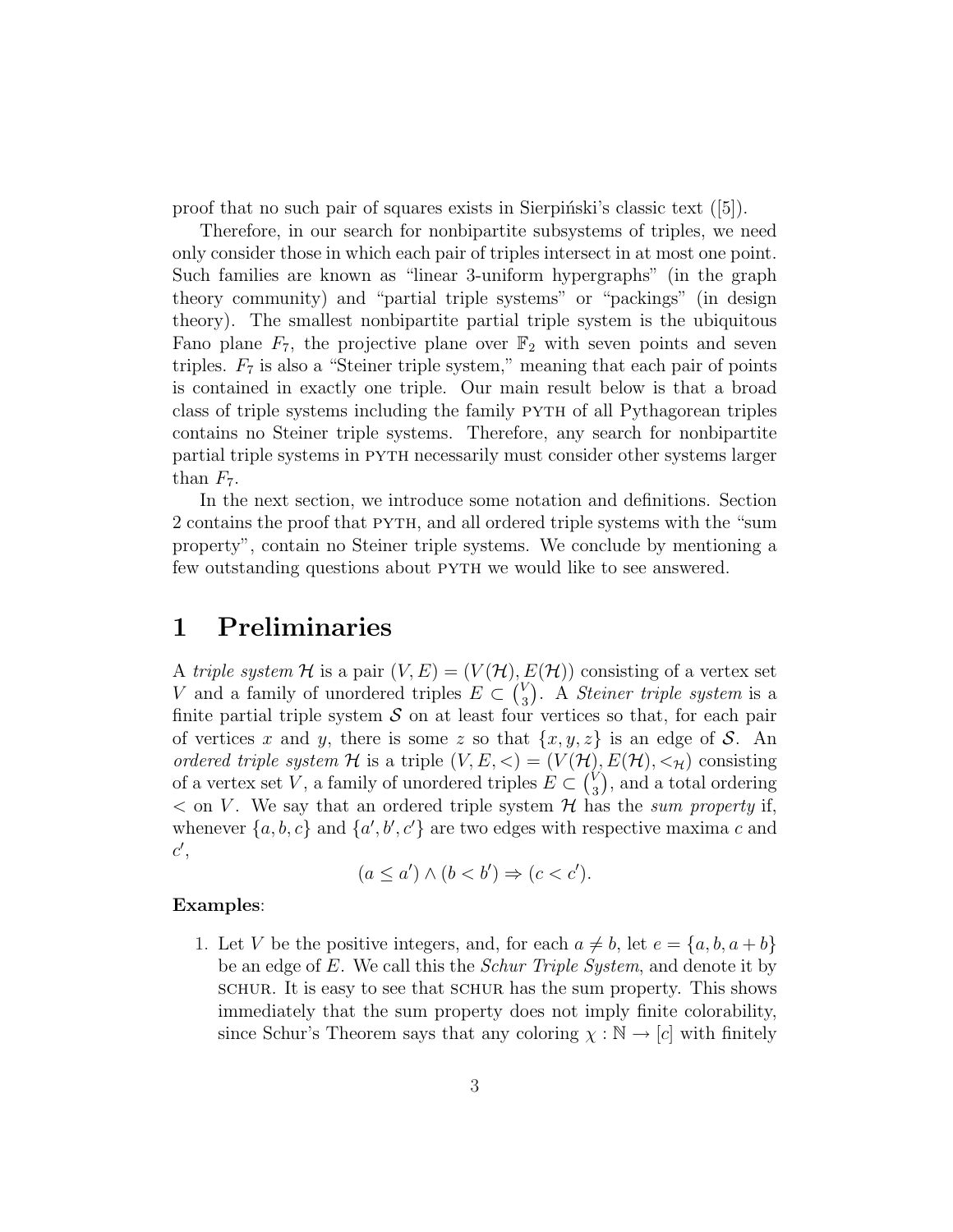many colors c admits a monochromatic  $e \in \text{SCHUR}$ , i.e.,  $|\chi(e)| = 1$ . Such a map is called a (weak) hypergraph coloring. A map  $\chi : \mathbb{N} \to [c]$ so that, for every edge e,  $|\chi(e)| = 3$  (instead of just  $|\chi(e)| > 1$ ) is known as a "strong coloring," and corresponds exactly to a proper vertex coloring of the complement of the "leave," i.e., the graph of all pairs contained in some triple  $e \in E(\mathcal{H})$ . Graph and set theorists sometimes call this the "shadow" graph of  $H$ , and denote it by the topological boundary operator  $\partial \mathcal{H}$ . Topologists variously know this graph as the "1-skeleton" as well.

- 2. It is clear that any order-preserving isomorphic image of a triple system with the sum property also has the sum property, and that any subhypergraph of a triple system with the sum property does as well. For example, we define the *Pythagorean Triple System* PYTH by  $V = N$  and  $E(PYTH) = \{\{a, b, c\} : a^2 + b^2 = c^2\}$ . Since we can embed PYTH into SCHUR monotonically by the map  $n \mapsto n^2$ , PYTH has the sum property as well. It is a wide open problem to determine whether PYTH has a weak coloring. (It is even open whether it is strongly colorable.) As mentioned in the introduction, PYTH is actually linear, i.e., no two edges intersect in more than one vertex.
- 3. A special subsystem of PYTH is the *Primitive Pythagorean Triple Sys*tem PRIM consisting of all Pythagorean triples which are relatively prime. That is,  $V = N$  and

$$
E(\text{PRIM}) = \{ \{a, b, c\} : a^2 + b^2 = c^2 \text{ and } \gcd(a, b, c) = 1 \}.
$$

It is easy to see that PYTH is actually a union of dilates of PRIM by each  $d \in \mathbb{N}$ . However, PRIM is bipartite: the parity coloring  $n \mapsto n$ (mod 2) provides a 2-coloring.

We define a special class of partial triple systems called "bicycles." The k-bicycle has  $2k + 2$  vertices and  $2k$  edges. Its vertices are the elements of  $\mathbb{Z}_{2n}$  and two "antipodes" a and b; its edges are all triples of the form  ${a, 2j, 2j + 1}$  and  ${b, 2j - 1, 2j}$ ,  $0 \le j < n$ . The 2-bicycle is also known as the Pasch configuration, or quadrilateral: the six-point partial triple system consisting of the edges abc, ade, bef, cdf. The 3-bicycle appears in the literature as the "hexagon" (e.g., [2]): eight points  $\{a, b, d, e, f, g, h, i\}$  with edges  $\{afh, aei, adg, beh, bdi, bfg\}.$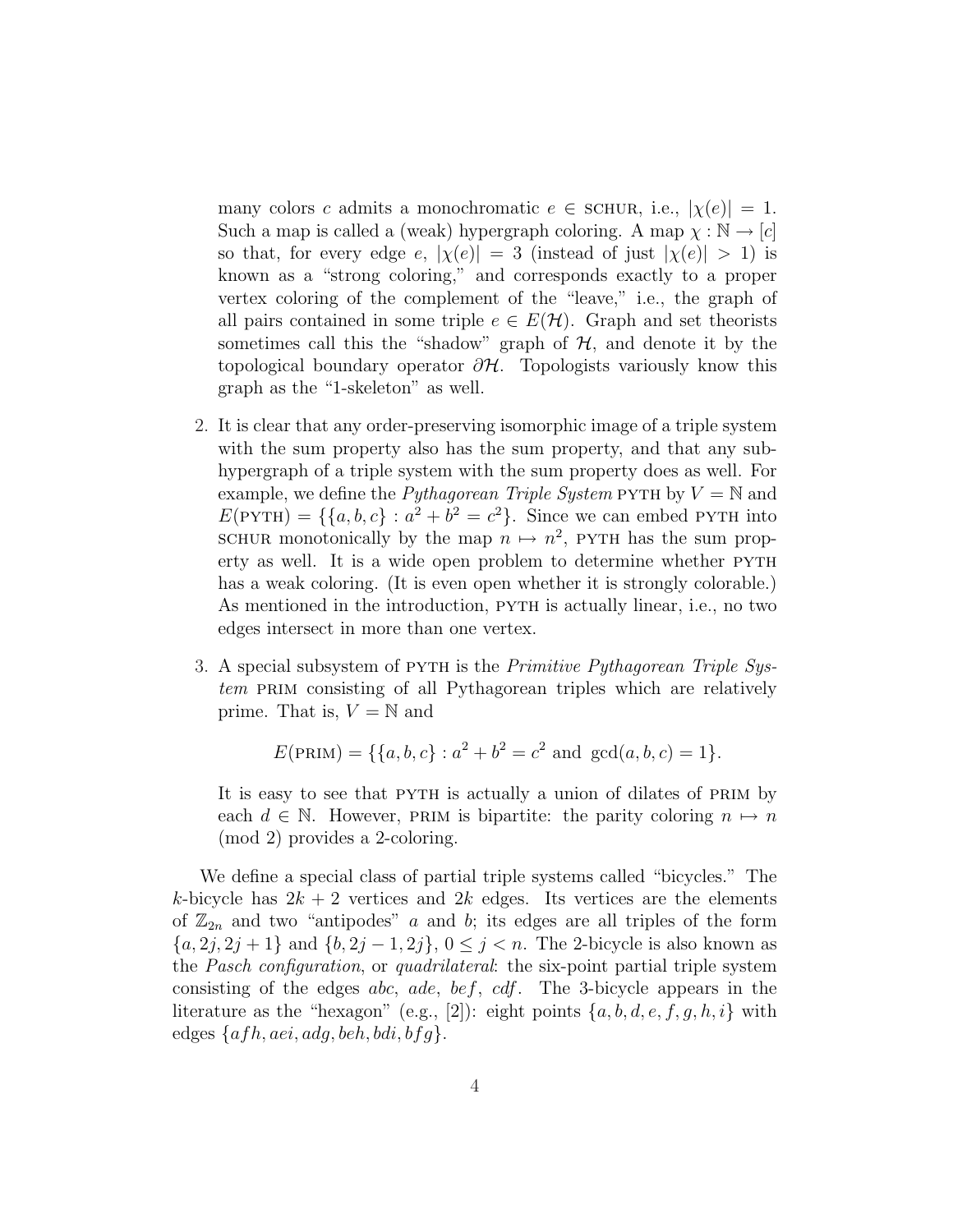

Figure 2: A 3-bicycle and a 5-bicycle.

The following proposition follows immediately from well-known results in the theory of triple systems. (See, for example, [1].) For completeness, we give a short proof.

**Lemma 1.** If v, w are vertices of nontrivial Steiner triple system  $S$ , then there is a k-bicycle for some  $k > 2$  in S with antipodes v and w.

*Proof.* Define the "link"  $S_x$  of a vertex  $x \in S$  (also known as the "star" of x) to be the set of pairs  $\{a, b\}$  so that  $\{a, b, x\}$  is an edge of S. For some  $z \in S$ ,  $\{v, w, z\}$  is a triple of S, so  $\mathcal{S}_v$  consists of a matching  $M_1$  on  $\mathcal{S} - \{v, w\}$ , plus the edge  $\{w, z\}$ ; similarly,  $\mathcal{S}_w$  consists of a matching  $M_2$  on  $\mathcal{S} - \{v, w\}$ , plus the edge  $\{v, z\}$ . The union of  $M_1$  and  $M_2$  is composed of even-length cycles of length at least 4; any one of these forms a bicycle with antipodes  $v$  and  $\Box$  $\boldsymbol{w}.$ 

We now define two weaker implicants of the sum property. We say that an ordered triple system has the upper sum property if, whenever  $\{a, b, c\}$ and  $\{a, b', c'\}$  are two edges with c and c' their respective maxima,

$$
(b > b') \Rightarrow (c > c').
$$

This clearly follows from the sum property by setting  $a = a'$ . We say that an ordered triple system *lower sum property* if, whenever  $\{a, b, c\}$  and  $\{a', b', c\}$ are two distinct edges with  $c$  as both of their maxima,

$$
(a \ge a') \Rightarrow (b < b').
$$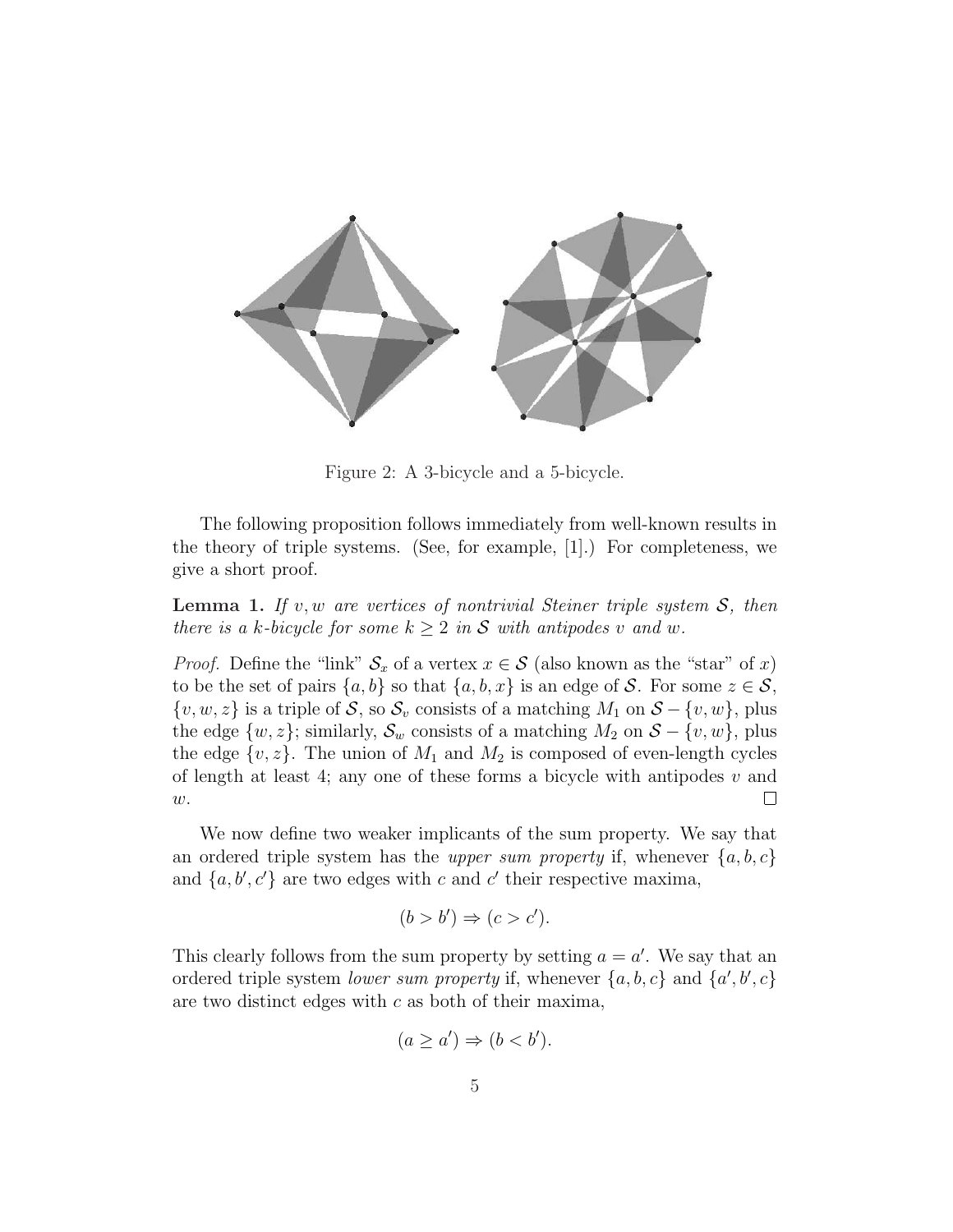To see that the lower sum property follows from the sum property, suppose that  $a \ge a'$  but  $b > b'$ . Then it follows that the maximal element of  $\{a, b, c\}$  is greater than the maximal element of  $\{a', b', c\}$ , whence  $c > c$ , a contradiction. We say that two pairs of integers  $\{a, b\}$  and  $\{c, d\}$  are "nesting" if  $a \leq c \leq$  $d \leq b$ . Then it is possible to restate the upper sum property as the fact that, for each vertex x, the subset of the link graph  $\mathcal{H}_x$  intersecting  $\{y : y \geq x\}$  is a non-nesting matching. The lower sum property may be similarly restated as the fact that, for each vertex x, the subset of the link graph  $\mathcal{H}_x$  induced by  $\{y : y \leq x\}$  is fully nested matching, i.e., for each two edges e and f, e is nested in f or vice versa.

### 2 Sum Property implies No STS

**Proposition 2.** If H has the upper sum property, and Q is a k-bicycle in  $H$ , then the maximal two points of  $Q$  are not its antipodes.

Proof. Let

$$
Q = (\mathbb{Z}_{2n} \cup \{a, b\}, \{a01, a23, a45, \ldots\} \cup \{b12, b34, b56, \ldots\}) \subset \mathcal{H}
$$

be a k-bicycle, and suppose a and b are the maximal two points of  $\mathcal{Q}$ . We may assume without loss of generality that  $a > b$ . Then the maximal elements of all triples are  $a$  or  $b$  (depending on which antipode they contain). Therefore, since  $\{a, 2j, 2j + 1\} \cap \{b, 2j + 1, 2j + 2\} = \{2j + 1\},\$ 

$$
(a > b) \Rightarrow (2j > 2j + 2)
$$

for each  $0 \leq j \leq n$ . However, the quantities above are modulo  $2n$ , whence the set of resulting inequalities is circular and therefore inconsistent.  $\Box$ 

**Proposition 3.** If H has the lower sum property, and Q is a k-bicycle in  $H$ , then the maximal two points of  $Q$  are not its antipodes.

Proof. Let

$$
\mathcal{Q} = (\mathbb{Z}_{2n} \cup \{a, b\}, \{a01, a23, a45, \ldots\} \cup \{b12, b34, b56, \ldots\}) \subset \mathcal{H}
$$

be a k-bicycle, and suppose a and b are the maximal two points of  $\mathcal{Q}$ . We may assume without loss of generality that  $a > b$ . Then the maximal elements of all triples are  $a$  and  $b$  (depending on which antipode they contain). Since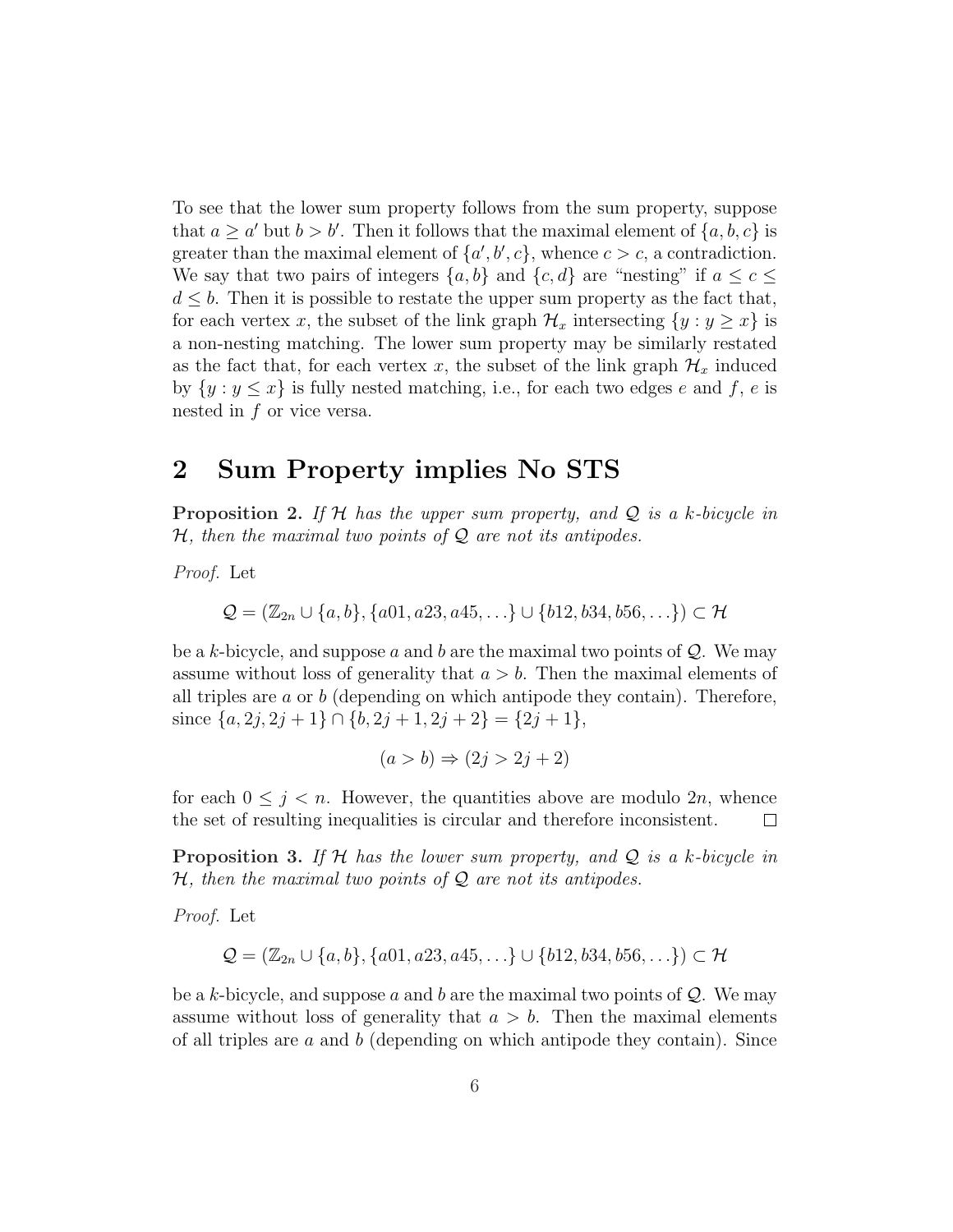${a, 2j, 2j + 1}$  is an edge for each  $0 \leq j \leq n$ , the *n* pairs  ${2j, 2j + 1}$  are a matching, and they are linear ordered by nesting, by the lower sum property. Suppose, without loss of generality, that  $\{0,1\}$  is the outermost matching edge and  $0 < 1$ , so that, for all  $x \in \mathbb{Z}_{2n} \setminus \{0,1\}$ ,  $0 < x < 1$ . The pairs  ${-1, 0}$  and  ${1, 2}$  are also nested, since they arise from the edges  ${b, -1, 0}$ and  $\{b, 1, 2\}$ . Hence,  $-1 < \{1, 2\} < 0$  or  $1 < \{-1, 0\} < 2$ , and each of these possibilities contradicts  $0 < 1$ .  $\Box$ 

Corollary 4. If  $H$  has the full, lower, or upper sum property, then it does not contain any Steiner triple system.

*Proof.* Suppose H contained some Steiner triple system T. Let a and b be the maximal elements of  $\mathcal T$ . Then a and b are the antipodes of some bicycle, by Lemma 1. However, this contradicts Propositions 2 and/or 3.  $\Box$ 

Note that a triple system with the sum property can actually contain a quadrilateral: for example, SCHUR contains  $\{5, 15, 20\}, \{5, 8, 13\}, \{7, 8, 15\},\$  $\{7, 13, 20\}.$ 

#### 3 Further Questions

Here we collect a few open questions regarding PYTH that we consider interesting.

Question 1. Since the sum properties imply the nonexistence of some configurations with chromatic number 3, is it possible to exploit them to find a coloring with few colors?

Question 2. Is pyth strongly colorable? Or does it contain arbitrarily large cliques?

Question 3. Does PYTH contain  $F_7$  minus a single triple?

Question 4. Is PYTH connected? Is PRIM connected?

Question 5. Are there any non-finitely colorable linear triple systems with the sum property?